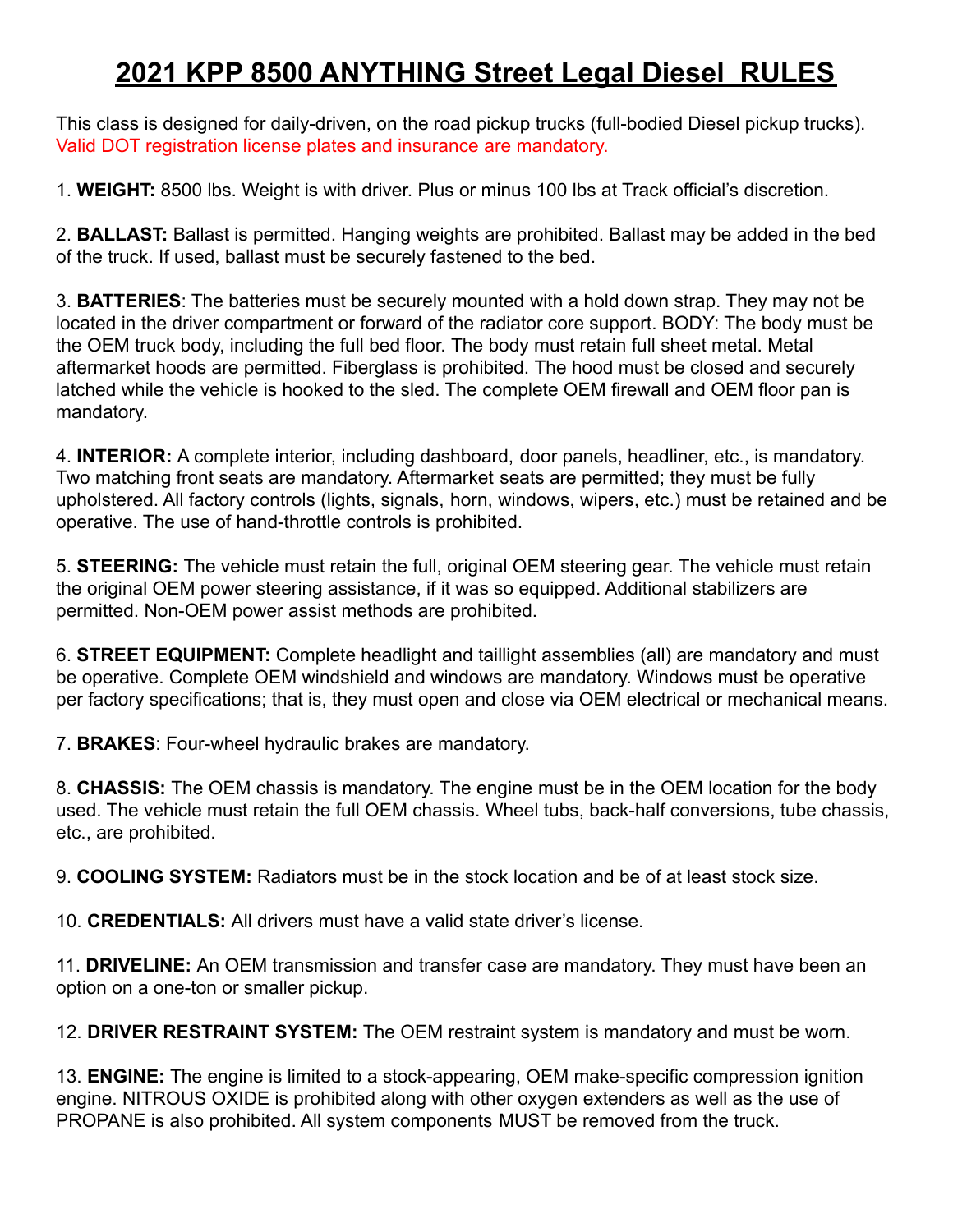14.**EXHAUST:** All vehicles must be equipped to direct exhaust upward. The exhaust must exit rearward of the driver's compartment. If the muffler or catalytic converter has been changed from stock, two 3/8 inch diameter bolts must be placed through the exhaust pipe in a cross pattern within one inch of each other and must be within 12" of the exhaust housing. FIRE

15. **EXTINGUISHER SYSTEM**: A fire extinguisher system is permitted. It must be securely mounted.

16. **FUEL & FUEL SYSTEM:** The fuel must be pump #1/#2 diesel only. Soy/Bio-diesel fuel is permitted. The OEM fuel tank is mandatory and must be used. Racing fuel cells are prohibited and must be removed from the vehicle.

17. **FUEL INJECTION PUMP**: The fuel injection pump is limited to a stock-appearing, OEM engine model-specific pump only. The use of multiple high-pressure common-rail fuel pumps is prohibited. Powerstroke engines with a single factory turbo may utilize a second HPOP. Pumps from different years in the same engine model may be interchanged.

18. **HITCH:** The hitch must be a receiver-style hitch; reinforcements are permitted. Reinforcements must not extend forward of the centerline of the rear axle. Trick hitches are prohibited. The hooking point must be the rear-most point on the vehicle and must be rearward of the stock location of the tailgate. The hitch must be horizontal to the ground and stationary in all directions. Bumpers may be notched or removed. The hitch's height from the ground may not exceed 26 inches The hooking point must have a minimum 3.00 inch wide x  $3\frac{3}{4}$  length inside diameter opening for the sled hook. The hooking point will be measured to the center of the clevis loop.

19. **REAR END:** Non-OEM rear-end housings are prohibited. It must have been an option on a one-ton or smaller pick up.

20. **SUSPENSION, FRONT:** The upper mounting point for strut assemblies must be in the factory location. Adjustable caster/camber pillow ball mounts are permitted. The lower control arm may be strengthened provided factory-mounting points to chassis are maintained. The lower mounting point for the strut assembly may be modified for improved caster or camber. Strut tower braces, lower tie bars, sway bars, and limit straps are permitted. Traction bars and devices are permitted.

21. **SUSPENSION, REAR:** An OEM-style suspension is mandatory. Traction bars and devices are permitted; they must be Bolt on only; welds are permitted for attachment to frame or axle housing. Control arms may be strengthened or replaced, provided all original mounting points are retained. Sway bars and limit straps are permitted. All rear suspensions must use at least one working shock absorber per wheel. Blocked suspension is prohibited. Suspension must have at least 1" of working travel.

22. **TIRES:** The tires must be DOT street tires. Cut tires are prohibited.

23. **TRANSFER CASE:** Non-OEM transfer cases are prohibited. The transfer case must have been an option on a one ton or smaller pick up truck.

24. **TRANSMISSION, AUTOMATIC**: Non-OEM transmissions are prohibited. Aftermarket torque converters, valve bodies and internal components are permitted. Transmission brakes are prohibited. Any non-OEM floor mounted automatic transmission shifter must be equipped with a spring-loaded positive reverse lockout device to prevent the shifter from accidentally being put into reverse gear. A